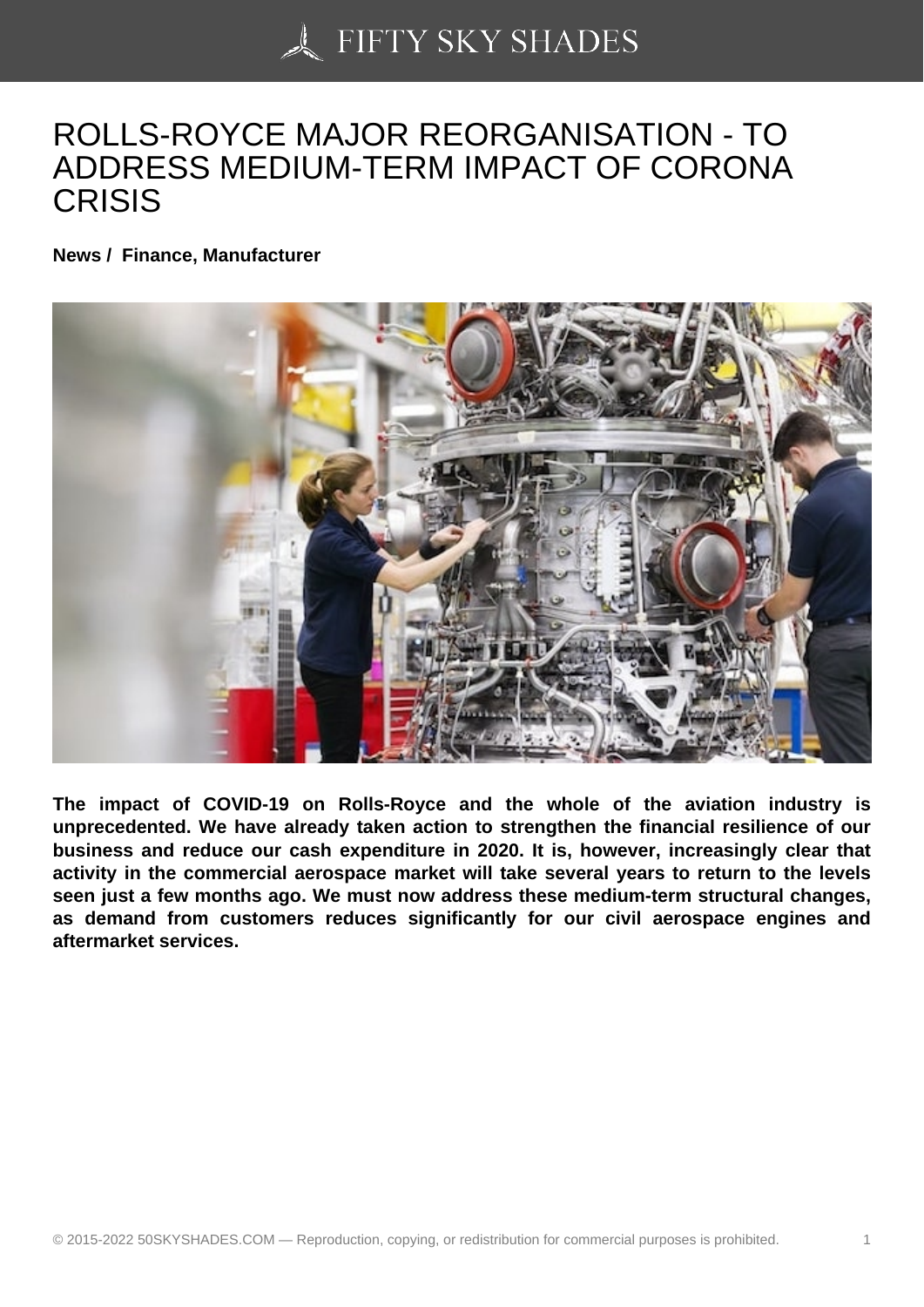

**Warren East, Rolls-Royce, CEO said: "This is not a crisis of our making. But it is the crisis that we face and we must deal with it. Our airline customers and airframe partners are having to adapt and so must we. Being told that there is no longer a job for you is a terrible prospect and it is especially hard when all of us take so much pride in working for Rolls-Royce. But we must take difficult decisions to see our business through these unprecedented times. Governments across the world are doing what they can to assist businesses in the short-term, but we must respond to market conditions for the mediumterm until the world of aviation is flying again at scale, and governments cannot replace sustainable customer demand that is simply not there. We have to do this right, which means we will work closely with our employee and trade union representatives as appropriate, look at any viable alternatives to mitigate the impact, consult with everyone affected and treat our people with dignity and respect. The strategic choices that we have made over the last few years have helped us to respond rapidly to COVID-19 and the synergies between our divisions leave us well placed to capitalise on the long-term potential of our markets. The world on the other side of this pandemic will need the power that we generate to fuel economic recovery. I absolutely believe the call for that power to be more sustainable will be stronger than ever. This plays to our strengths. We must ensure that we are able to continue to innovate and play our leading role in enabling the vital sectors in which we operate achieve net zero carbon emissions. We have emerged from troubled times before, to achieve incredible things. We will do so again."**

We are proposing a major reorganisation of our business to adapt to the new level of demand we are seeing from customers. As a result, we expect the loss of at least 9,000 roles from our global workforce of 52,000. In addition to the savings generated from this headcount reduction, we will also cut expenditure across plant and property, capital and other indirect cost areas. The proposed reorganisation is expected to generate annualised savings of more than £1.3bn, of which we expect headcount to contribute around £700m. The cash restructuring costs related to these actions are likely to be around £800m, with outflows incurred across 2020 to 2022.

The proposed reorganisation will predominantly affect our Civil Aerospace business, where we will carry out a detailed review of our facility footprint. It will also have implications for our central support functions. Our Power Systems business and ITP Aero are currently developing,